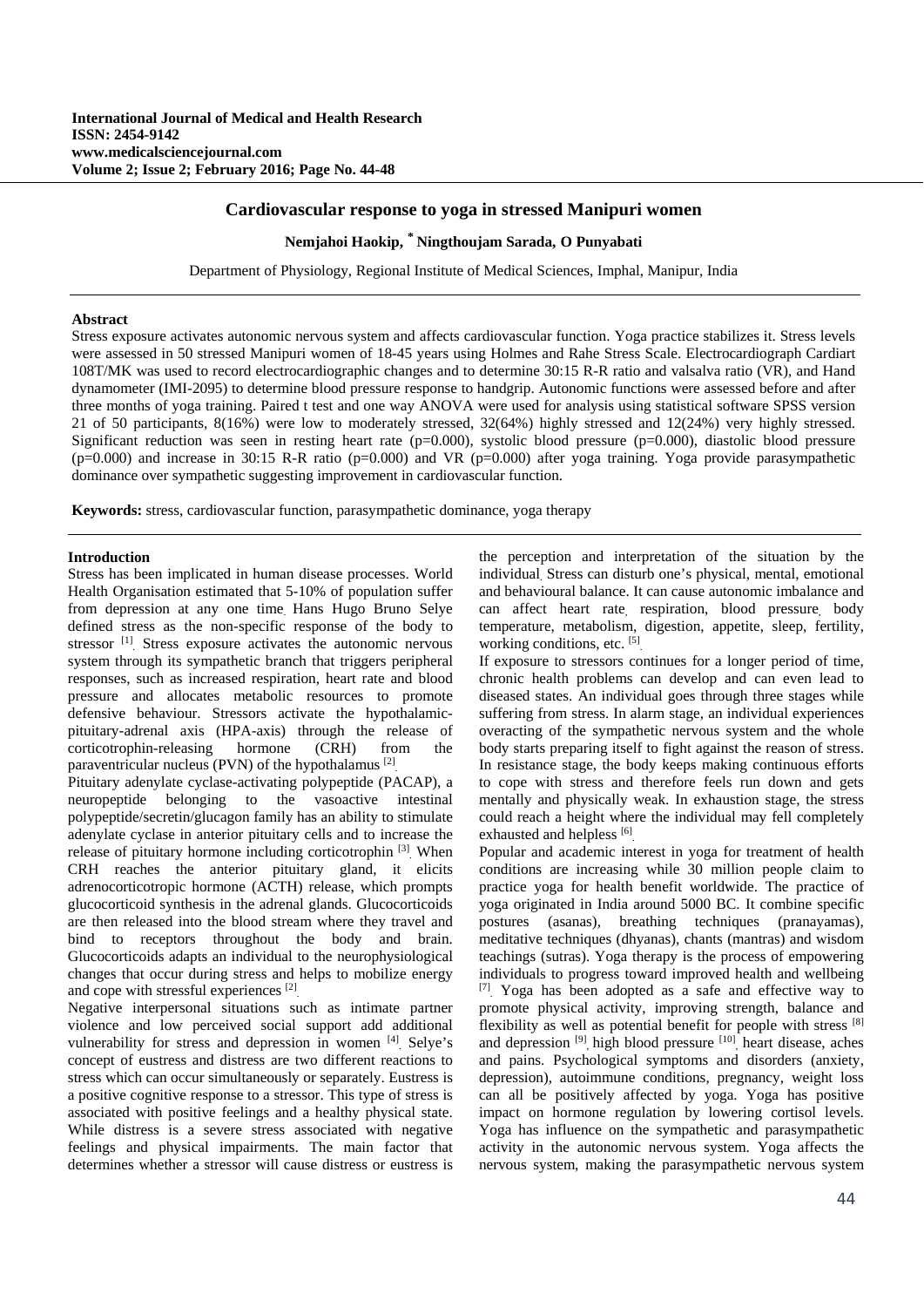more dominant and stabilizing the autonomic nervous system to enhance resistance to the effect of stress. Research shows individuals who practice yoga indeed become more resilient to stress and have a decrease risk for cardiorespiratory diseases [11]. In recent decades, major efforts have been made by yoga experts in bringing yoga knowledge to a wider public. Scientists from various fields conduct research that shows positive effects yoga knowledge and techniques can have on physical, mental and emotional health of a human, and also how its implementation may contribute to the development of humans and their potential, and thus development of the society as a whole [12].

The present study was undertaken to assess the cardiovascular response to yoga in a group of stressed Manipuri women to acknowledge yoga as a safe and effective aspect of preventive and therapeutic care.

### **2. Materials and Methods**

The present study was a prospective study, conducted in the Department of Physiology, Regional Institute of Medical Sciences (RIMS), Imphal in collaboration with Yoga Training and Research Centre (YTRC), Imphal after getting approval from the Institutional Ethics Committee. The study was done from January 2014 to July 2015. Fifty (50) stressed Manipuri women in the age range of 18-45 years were included in the study. A proforma of all the subjects were maintained wherein a brief clinical information, family, menstrual, personal and dietary history were taken. Proper general and systemic examination was done and an informed written consent was obtained from the participants after explaining the purpose of the study. A questionnaire using The Holmes and Rahe Stress Scale (Holmes TH & Rahe RH, 1967)<sup>[13]</sup> was described or given to each of the participants. The stress scale is a questionnaire consisting of 43 questions enquiring of the events that have happened to them in the past one year. Participants who scored <150 were adjudged as having low to moderate stress (stress level 1), 150-299 as moderate to high stress (stress level 2), and >300 as having very high stress (stress level 3). Levels of stress were then assessed for each of them. The study parameters were recorded at the start of yoga training and after 3 months of yoga training. The yogic practices were given by an expert for a period of 3 months, 1 hour in the morning each day for 6 days per week (Table 1). Those with past yoga training, male gender, age below 18 and above 45 years were excluded from the study.

**Table 1:** Yogic practices given

| On Monday, Tuesday, Thursday<br>and Friday  | <b>On Wednesday</b>             |  |
|---------------------------------------------|---------------------------------|--|
| Breathing practices $-5$ minutes            | Loosening exercise $-7$ minutes |  |
| Instant relaxation technique $-1$<br>minute | Surva Namaskar $-3$ minutes     |  |
| Loosening exercise $-10$ minutes            | Pranayama $-50$ minutes         |  |
|                                             | <b>On Saturday</b>              |  |
| Ouick relaxation technique $-5$             | Loosening exercise $-30$        |  |
| minutes                                     | minutes                         |  |
| Surva Namaskar $-3$ minutes                 | Quick relaxation technique $-5$ |  |
|                                             | minutes                         |  |
| $\text{Asanas} - 30 \text{ minutes}$        | Surya Namaskar $-5$ minutes     |  |
| Deep relaxation technique $-7$              | Deep relaxation technique $-15$ |  |
| minutes                                     | minutes                         |  |

The parameters studied were baseline heart rate (HR) and blood pressure (BP), heart rate (HR) response to standing, heart rate (HR) response to Valsalva Manoeuvre, blood pressure (BP) response to standing, blood pressure (BP) response to sustained handgrip (recorded by means of hand dynamometer IMI-2095, India Medico Instruments, Delhi – 6).

Before recording the above parameters, the procedures were explained to the subject and the subject was asked to relax physically and mentally for 30 minutes. The resting heart rate and blood pressure were recorded first, followed by other tests. Room temperature was also recorded. Metallic objects were not allowed to be worn. The resting time after each test was 5- 10 minutes. The following tests were performed in the specific sequence as given below.

**2.1. Resting heart rate –** Apparatus: Electrocardiograph (Cardiart 108T/MK-ECG machine). Procedure: Lead II of ECG was selected for recording heart rate (HR). Calibration was done and maintained throughout the procedures. Tracing speed was 25 mm/sec. HR was recorded in supine position by conventional method during normal quiet breathing for a period of one minute. The average R-R interval was measured manually and HR was calculated (HR=1500/RR interval).

**2.2. Resting blood pressure (Systolic and Diastolic BP) –**  Apparatus: Mercury sphygmomanometer (Diamond), Stethoscope (Litmann). Procedure: BP was recorded with a mercury sphygmomanometer in supine position in right upper limb by auscultatory method using a stethoscope. Three (3) readings were taken at an interval of 15 minutes each and the average of the three values were taken.

**2.3**. **30:15 R-R ratio (HR response to standing) –** Apparatus: ECG machine (Cardiart 108T/MK), Timer. Procedure: After a complete rest of 10 minutes in supine position, the ECG recording was started and the subject assumed erect posture as quickly as possible within 3 seconds with continuous recordings. Calculation : The ratio of the longest R-R interval around  $30<sup>th</sup>$  after standing to the shortest R-R interval around 15<sup>th</sup> beat after standing were calculated for the result of 30:15 R-R ratio.

**2.4. Valsalva ratio (Heart rate response to Valsalva manoeuvre) –** ECG machine (Cardiart 108T/MK), Timer, modified mercurial sphygmomanometer (in which a mouth piece and a body tube of a 50 ml disposable hypodermic syringe in place of the air pump is connected directly to the tube leading to mercury bulb with a small leak in the mouthpiece). Procedure: The test was done after another 5 minutes interval of rest in sitting position. The subject was instructed to exhale forcefully through the mouthpiece of the modified mercurial sphygmomanometer and to maintain pressure in the manometer upto 40 mmHg for 15 seconds. ECG was taken during the manoeuvre and continued for about 30 seconds after the performance. The manoeuvre was repeated for 3 times with a 5 minutes time interval of rest. Calculation: The ratio of the longest R-R interval after blowing, to the shortest R-R interval during blowing or immediately after blowing was calculated. The highest ratio of the 3 manoeuvres was used as the result of Valsalva ratio (VR).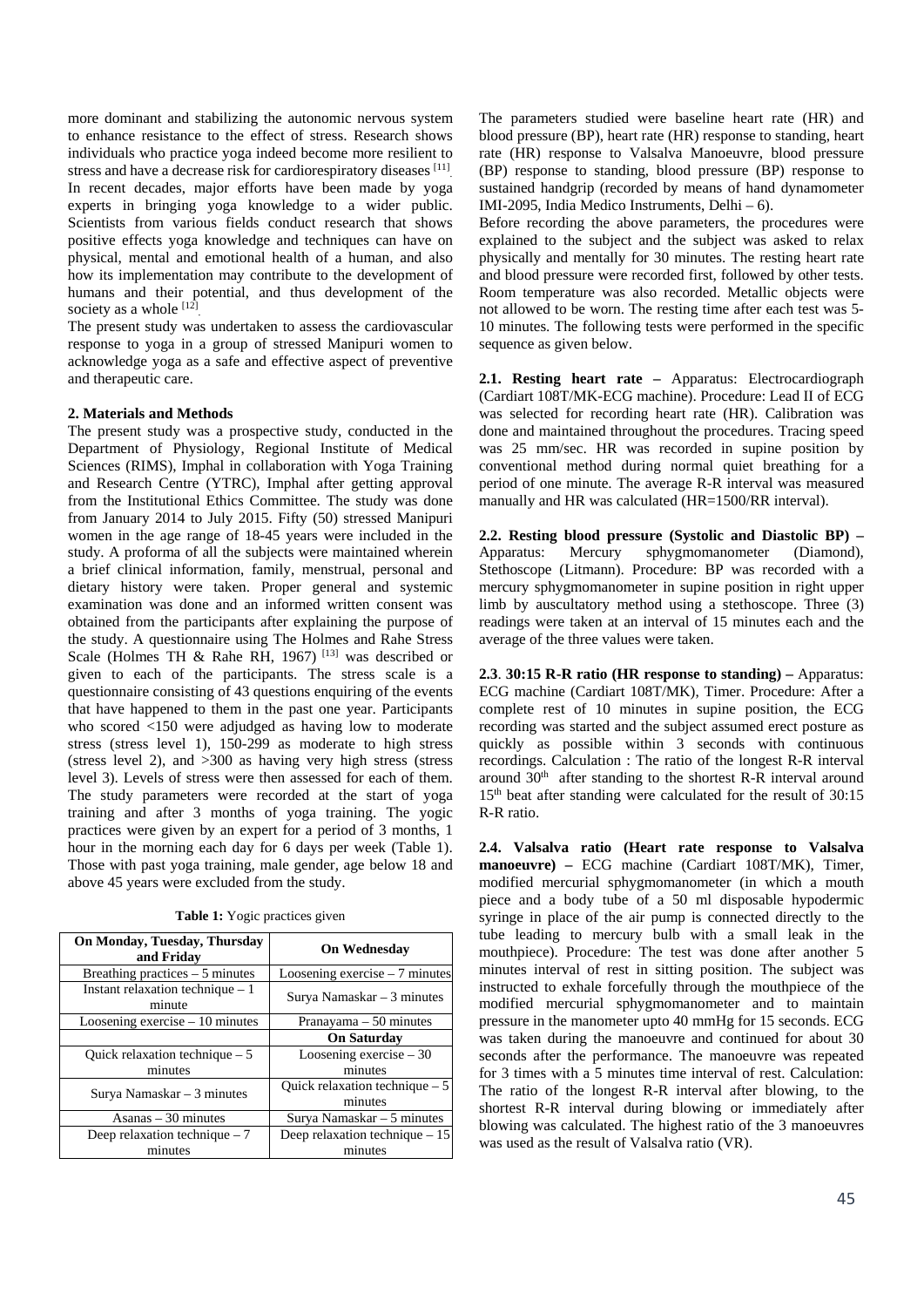**2.5. BP response to standing –** Apparatus: Mercury sphygmomanometer (Diamond), Stethoscope (Litmann). Procedure: After 5 minutes of rest in supine position, resting BP was recorded. Then, the subject was asked to stand immediately and remain still without movement. BP was recorded after 0.5 minute, 1 minute and 3 minutes in the erect posture.

**2.6. Blood pressure response to sustained handgrip –**  Apparatus: Handgrip dynamometer (25kg model IMI-2095, India Medico Instruments, Delhi), mercurial sphygmomanometer, stethoscope (Litmann). Procedure: A basal BP was recorded in sitting position first. Then the subject performed maximum grip of the handgrip dynamometer and the maximum capacity from the graduation was noted down. After 5 minutes rest, the subject was asked to hold the grip with 30% of the maximum capacity for 6 minutes. While performing this sustained grip, BP was recorded every 2 minutes. Near the end of the performance (at the end of 6 minutes), BP recorded just before the release of the grip was noted.

**2.7. Statistical analysis:** Statistical analysis was done using statistical software SPSS version 21. Paired t test and one way ANOVA test were used to analyze the quantitative data and to determine the p-value. A p-value of  $< 0.05$  was used to indicate statistical significance in all the analyses and interpretations were made accordingly.

#### **3. Results**

Of the 50 women (mean age =  $35.42 \pm 6.49$  years),  $8(16\%)$  had stress level 1, 30(60%) had stress level 2 and 12(24%) had stress level 3 respectively (Figure 1).



**Fig 1:** Stress level scoring in participants

**Table 1:** Comparison of resting heart rate before and after yoga training

| Test             | Before yoga<br>$(mean \pm SD)$ | After yoga<br>$(mean \pm SD)$ | p-value   |  |
|------------------|--------------------------------|-------------------------------|-----------|--|
| $HR$ (beats/min) | $83.28 \pm 8.83$               | $76.04 \pm 9.84$              | $0.000**$ |  |

\*\*indicates highly significant (*p*<0.05) value

Table 1 shows the comparison of resting heart rate before and after yoga training. The mean resting heart rate before yoga training was 83.28±8.83 beats/min and it significantly decrease  $(p=0.000)$  to 76.04 $\pm$ 9.84 beats/min after yoga training.

| <b>Table 2:</b> Comparison of heart rate response to standing (30:15 R-R) |
|---------------------------------------------------------------------------|
| ratio) and Valsalva Ratio (VR) before and after yoga training             |

| Before yoga<br>$(mean \pm SD)$ | After yoga<br>$mean \pm SD$ | p-value   |
|--------------------------------|-----------------------------|-----------|
| $1.01 \pm 0.133$               | $1.08 \pm 0.106$            | $0.000**$ |
| $1.24 \pm 0.166$               | $1.40+0.234$                | $0.000**$ |
|                                |                             |           |

 $*$ indicates highly significant ( $p<0.05$ ) value

Table 2 shows the comparison of heart rate response to standing (30:15 R-R ratio) and Valsalva Ratio (VR) before and after yoga training. It depicts significant increase in 30:15 R-R ratio from  $1.01\pm0.133$  to  $1.08\pm0.106$  (p=0.000) and VR increase from  $1.24 \pm 0.166$  to  $1.40 \pm 0.234$  (p=0.000).

**Table 3:** Resting systolic BP and systolic BP response to standing before and after yoga training

| <b>Tests</b>                                       | Before yoga<br>$(\text{mean}\pm S\text{D})$ | After yoga<br>$(mean \pm SD)$ | p-value   |  |  |
|----------------------------------------------------|---------------------------------------------|-------------------------------|-----------|--|--|
| Resting SBP (mmHg)                                 | $131.36 \pm 8.28$                           | $124.08 \pm 10.21$            | $0.000**$ |  |  |
| $0.5$ min SBP (mmHg)                               | $130.76 \pm 7.06$                           | $122.68 \pm 9.60$             | $0.000**$ |  |  |
| $1 \text{ min }$ SBP ( $mmHg$ )                    | $128.76 \pm 6.93$                           | $121.16 \pm 9.28$             | $0.000**$ |  |  |
| 3 min SBP (mmHg)                                   | $127.08 \pm 6.62$                           | $120.12 \pm 9.00$             | $0.000**$ |  |  |
| $**$ indicatos highly significant $(n<0.05)$ value |                                             |                               |           |  |  |

 $*$ indicates highly significant ( $p$ <0.05) value

Table 3 shows the resting systolic BP and systolic BP response to standing before and after yoga training. The resting systolic BP significantly decreases (p=0.000) from 131.36±8.28 mmHg to 124.08±10.21 mmHg. Results for systolic blood pressure response to standing at 0.5 minute, 1 minute and 3 minutes show significant decrease after yoga training.

**Table 4:** Resting diastolic BP and diastolic BP response to standing before and after yoga training

| <b>Tests</b>                        | Before yoga<br>$(mean \pm SD)$ | After yoga<br>$(mean \pm SD)$ | p-value   |
|-------------------------------------|--------------------------------|-------------------------------|-----------|
| Resting DBP (mmHg)                  | $86.40 \pm 10.71$              | 78.76+11.79                   | $0.000**$ |
| $0.5$ min DBP (mmHg)                | $92.88 \pm 10.08$              | $83.64 \pm 10.03$             | $0.000**$ |
| 1 min DBP (mmHg)                    | $89.84 \pm 10.38$              | $83.04 \pm 11.26$             | $0.000**$ |
| $3 \text{ min } DBP \text{ (mmHg)}$ | $87.36 \pm 10.72$              | $81.76 \pm 9.26$              | $0.000**$ |

\*\*indicates highly significant (*p*<0.05) value

Table 4 shows resting diastolic BP and diastolic BP response to standing before and after yoga training. The resting diastolic BP significantly decreases ( $p=000$ ) from 86.40 $\pm$ 10.71 mmHg to 78.76±11.79 mmHg. Results for diastolic blood pressure response to standing at 0.5 minute, 1 minute and 3 minutes show significant decrease after yoga training.

**Table 5:** Blood pressure response to sustained handgrip before and after yoga training

| Tests                                                | Before yoga<br>$(mean \pm SD)$ | After yoga<br>$(mean \pm SD)$ | p-value   |  |
|------------------------------------------------------|--------------------------------|-------------------------------|-----------|--|
| $SBP$ (mmHg)                                         | $134.48 \pm 7.86$              | $137.92 + 7.20$               | $0.000**$ |  |
| $DBP$ (mmHg)                                         | $91.80 \pm 8.33$               | $80.28 \pm 8.98$              | $0.000**$ |  |
| $***$ discretes bigbly significant (n $(0.65)$ velve |                                |                               |           |  |

 $*$ indicates highly significant ( $p$ <0.05) value

Table 5 shows blood pressure response to sustained handgrip before and after yoga training. It depicts that SBP response to sustained handgrip increases (p=0.000) from 134.48±7.86 mmHg to 137.92±7.20 mmHg and DBP response to sustained handgrip shows significant decrease (p=0.000) from 91.80±8.33 mmHg to 80.28±8.98 mmHg.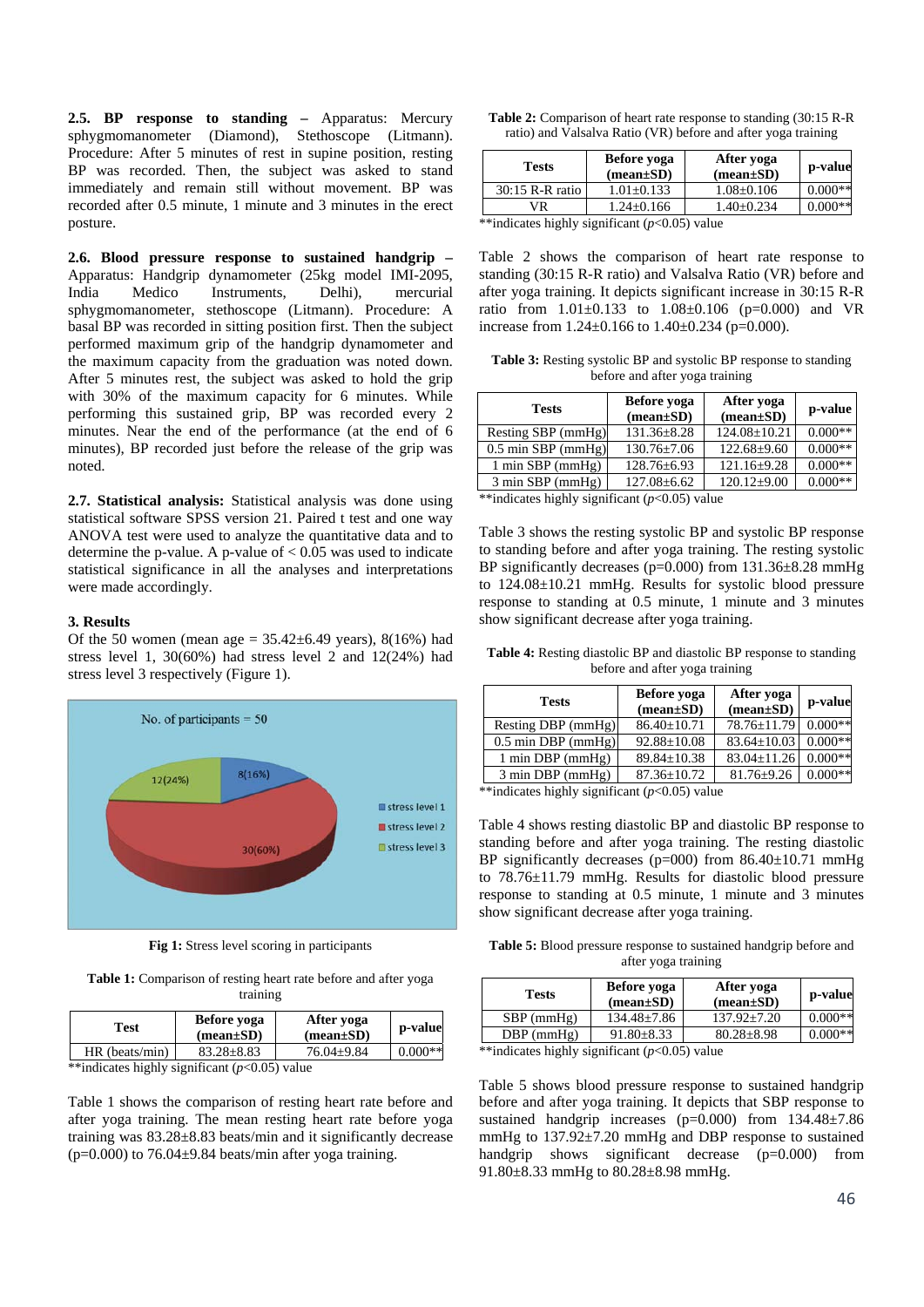| <b>Parameter</b>              | Before yoga<br>$(mean \pm SD)$ | After yoga<br>$(mean \pm SD)$ | p-value  |
|-------------------------------|--------------------------------|-------------------------------|----------|
| P-wave (voltage in mV)        | $0.146 \pm 0.158$              | $0.134 \pm 0.101$             | 0.457    |
| P-wave (duration in sec)      | $0.058 \pm 0.010$              | $0.060 \pm 0.012$             | 0.301    |
| QRS (voltage in mV)           | $0.730 \pm 0.277$              | $0.789 \pm 0.260$             | $0.002*$ |
| QRS (duration in sec)         | $0.053 \pm 0.007$              | $0.054 \pm 0.010$             | 0.261    |
| T-wave (voltage in mV)        | $0.241 \pm 0.090$              | $0.248 \pm 0.083$             | 0.120    |
| T-wave (duration in sec)      | $0.170 \pm 0.056$              | $0.169 \pm 0.061$             | 0.819    |
| PR interval (duration in sec) | $0.111 \pm 0.012$              | $0.114 \pm 0.017$             | 0.166    |
| ST segment (duration in sec)  | $0.057 \pm 0.009$              | $0.055 \pm 0.011$             | 0.146    |

**Table 6:** ECG findings before and after yoga training

\*indicates significant (*p*<0.05) value

Table 6 shows ECG findings before and after yoga training. It depicts that there is no significant change in ECG findings except significant increase in ORS voltage (p=0.002).

**Table 7:** Stress-related cardiovascular changes

|              | <b>Stress</b>  | No. of | <b>Before</b> | After             | Mean      |           |
|--------------|----------------|--------|---------------|-------------------|-----------|-----------|
| <b>Tests</b> | level          | cases  | yoga          | yoga              | diff. (B- | p-value   |
|              |                |        | $(mean)$ A    | $(\text{mean})$ B | A)        |           |
| <b>HR</b>    |                | 8      | 86.13         | 79.77             | 6.375     | $0.000**$ |
| (beats/min)  | 2              | 30     | 82.70         | 74.70             | 8.000     | $0.000**$ |
|              | 3              | 12     | 82.83         | 76.04             | 6.793     | $0.000**$ |
| <b>SBP</b>   |                | 8      | 124.75        | 118.00            | $-6.750$  | $0.006*$  |
| (mmHg)       | $\overline{2}$ | 30     | 133.80        | 126.93            | $-6.867$  | $0.000**$ |
|              | 3              | 12     | 129.67        | 121.00            | $-8.667$  | $0.000**$ |
| DBP          | 1              | 8      | 80.25         | 75.25             | $-5.00$   | $0.000**$ |
| (mmHg)       | $\overline{2}$ | 30     | 88.73         | 81.13             | $-7.60$   | $0.000**$ |
|              | 3              | 12     | 84.67         | 75.17             | $-9.50$   | $0.000**$ |
| $30:15 R-R$  |                | 8      | 0.926         | 1.061             | 0.135     | $0.019*$  |
| ratio        | $\overline{2}$ | 30     | 1.056         | 1.115             | 0.059     | $0.000**$ |
|              | 3              | 12     | 0.966         | 1.043             | 0.077     | $0.000**$ |
| <b>VR</b>    |                | 8      | 1.223         | 1.339             | 0.116     | $0.003*$  |
|              | 2              | 30     | 1.250         | 1.434             | 0.185     | $0.000**$ |
|              | 3              | 12     | 1.228         | 1.354             | 0.127     | $0.000**$ |

\*\*indicates highly significant and \*indicates significant (*p*<0.05) value

Table 7 shows stress-related cardiovascular changes before and after yoga training. It depicts statistically significant improvement in cardiovascular function after yoga training. The decrease in heart rate is greater in stress level 2 than those with stress level 1 and 3. SBP and DBP decrease is more in stress level 3 than stress level 1 and 2. 30:15 R-R ratio increases more in stress level 1 and VR increase is more in stress level 2.

### **4. Discussion**

The present study was conducted in fifty (50) stressed Manipuri women in the age range of 18-45 years. Various autonomic function tests were carried out in the Department of Physiology, RIMS, Imphal before the start of yoga training and after three (3) months of yoga training.

**4.1. Resting heart rate and and blood pressure:** Resting heart rate and blood pressure of the subjects were comparatively higher before the start of yoga training than after completion. This finding is similar with the results of Bhimani NT *et al* [14] and Srivastava RD *et al* [15]. These findings show that there is parasympathetic dominance after yoga training.

**4.2. Heart rate response to standing (30:15 R-R ratio):**  Heart rate response to standing, 30:15 R-R ratio showed significantly increase result after yoga training. This finding relates to the findings of Mourya M *et al* [16] and Deepak D *et al*  $[17]$  where the 30:15 R-R ratio showed significant improvement in parasympathetic nervous system activity.

**4.3. Heart rate response to Valsalva Manoeuvre (VR):**  Result show significant increase of heart rate response to valsalva manoeuvre after yoga training which relates to the findings of Bharshankar JR *et al* [18] and Peter R *et al* [19]. The result indicates parasympathetic dominance after yoga training.

**4.4. Blood pressure response to standing :** The resting, 0.5 minute, 1 minute and 3 minutes systolic and diastolic BP in response to standing show significantly lower result after yoga training which is indicative of reduced sympathetic response. However, Pal A *et al* <sup>[20]</sup> found that sympathetic reactivity was reduced to some extent in yoga group but not statistically significant.

**4.5. Blood pressure response to sustained handgrip:** Result show significant increase of SBP rise in response to handgrip test after yoga training but show significant decrease in DBP rise to handgrip test after yoga training. Telles S *et al* [21] found statistically increase in handgrip strength after yoga training.

**4.6. ECG changes:** Result show non-significant changes in the ECG recording after yoga training except for significant increase in QRS voltage which may be due to improved ventricular function. Maini S *et al* <sup>[22]</sup> found no significant changes in their study.

## **5. Conclusion**

The mean resting heart rate and blood pressure of the subjects decrease significantly after three months of yoga training and is due to parasympathetic dominance over sympathetic activity after yoga training. There was significant increase in heart rate response to standing (30:15 R-R ratio) and to Valsalva manoeuvre (VR) after yoga training and this indicates increase in parasympathetic activity after yoga training. The increase in 30:15 R-R ratio and Valsalva ratio were more in stress levels 2 and 3 implicating the beneficial effect yoga have on higher stress levels. The systolic and diastolic BP response to standing showed significantly lower result after yoga training and lower rise in blood pressure after yoga training is indicative of reduced sympathetic response. There was significant decrease in DBP rise to sustained handgrip test after yoga training and this indicates a lower sympathetic drive after yoga training. Non-significant changes in ECG findings after yoga training except for a significant increase in QRS wave suggest yoga might have role in improving ventricular performance. Thus, it can be concluded that yoga through its effect on stabilizing the parasympathetic and sympathetic function have significant role in combating various forms of stress an individual might encounter in day-to-day life. Therefore, yoga can provide health benefits in one's life through its preventive as well as curative aspects.

# **6. References**

1. Szabo S, Tache Y, Somogyi A. The legacy of Hans Selye and the origins of stress research: A retrospective 75 years after his landmark brief Letter to the Editor# of Nature. Stress. 2012; 15(5):472-478.